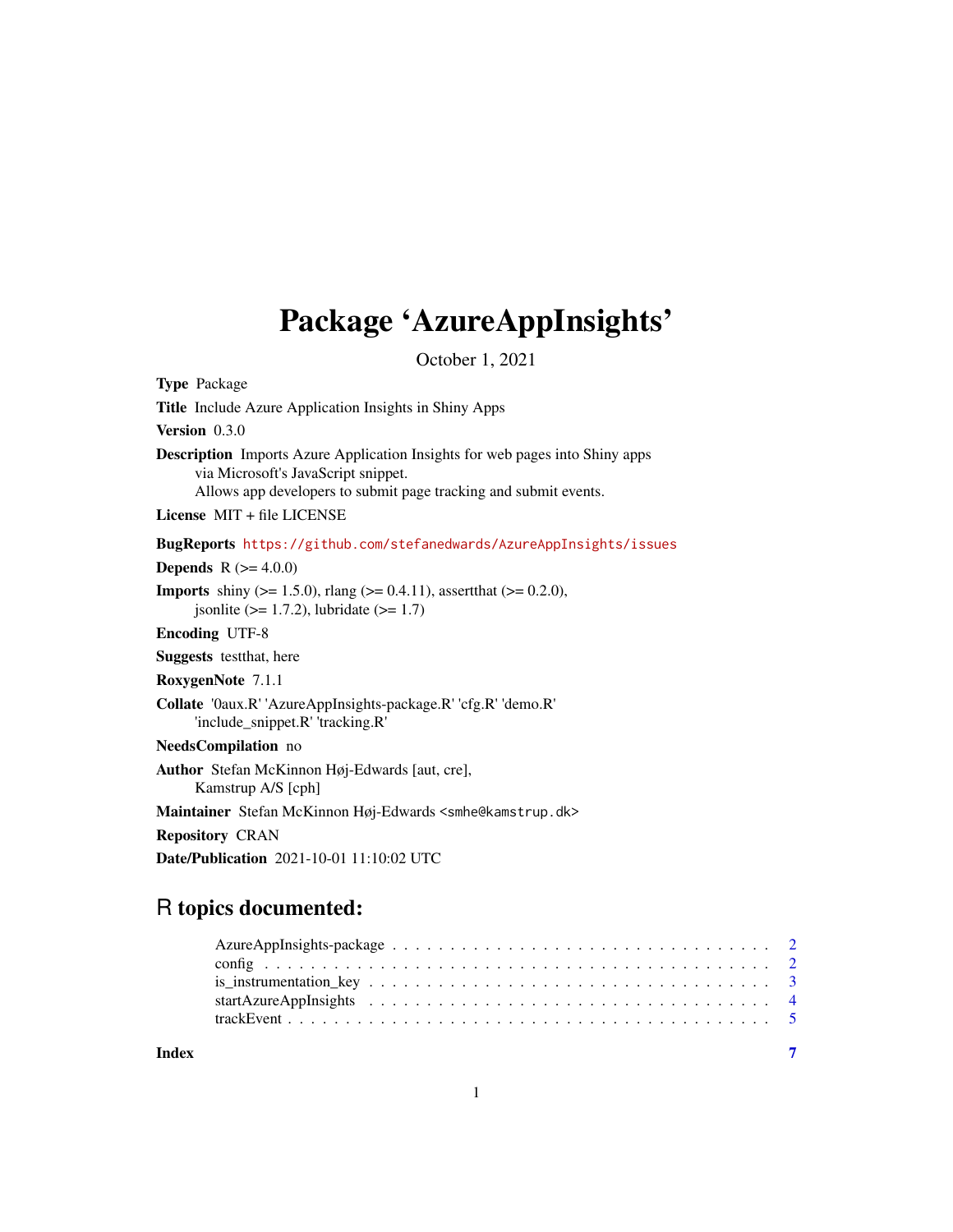<span id="page-1-0"></span>AzureAppInsights-package

*Azure Application Insights for web pages*

#### Description

Add Azure Application Insights tracking to a Shiny App. *Requires an active Azure subscription and Application Insights instrumentation key!* Based on [https://docs.microsoft.com/en-us/](https://docs.microsoft.com/en-us/azure/azure-monitor/app/javascript) [azure/azure-monitor/app/javascript](https://docs.microsoft.com/en-us/azure/azure-monitor/app/javascript) / <https://github.com/microsoft/ApplicationInsights-JS>.

# Details

Documentation in this page will be limited, as most is explained on the main page.

Supports so far only pageViews (automatically sent), autoTrackPageVisitTime (when configured with [config](#page-1-1)), customEvents (see [trackEvent](#page-4-1)).

#### Author(s)

Stefan McKinnon Høj-Edwards <smhe@kamstrup.dk>

# See Also

Useful links:

• Report bugs at <https://github.com/stefanedwards/AzureAppInsights/issues>

<span id="page-1-1"></span>config *Configure Azure Application Insights*

### Description

Ensures an instrumentationKey/connectionString and appId is provided.

#### Usage

```
config(
  appId,
  instrumentationKey,
  connectionString,
  autoTrackPageVisitTime = TRUE,
  ...
)
```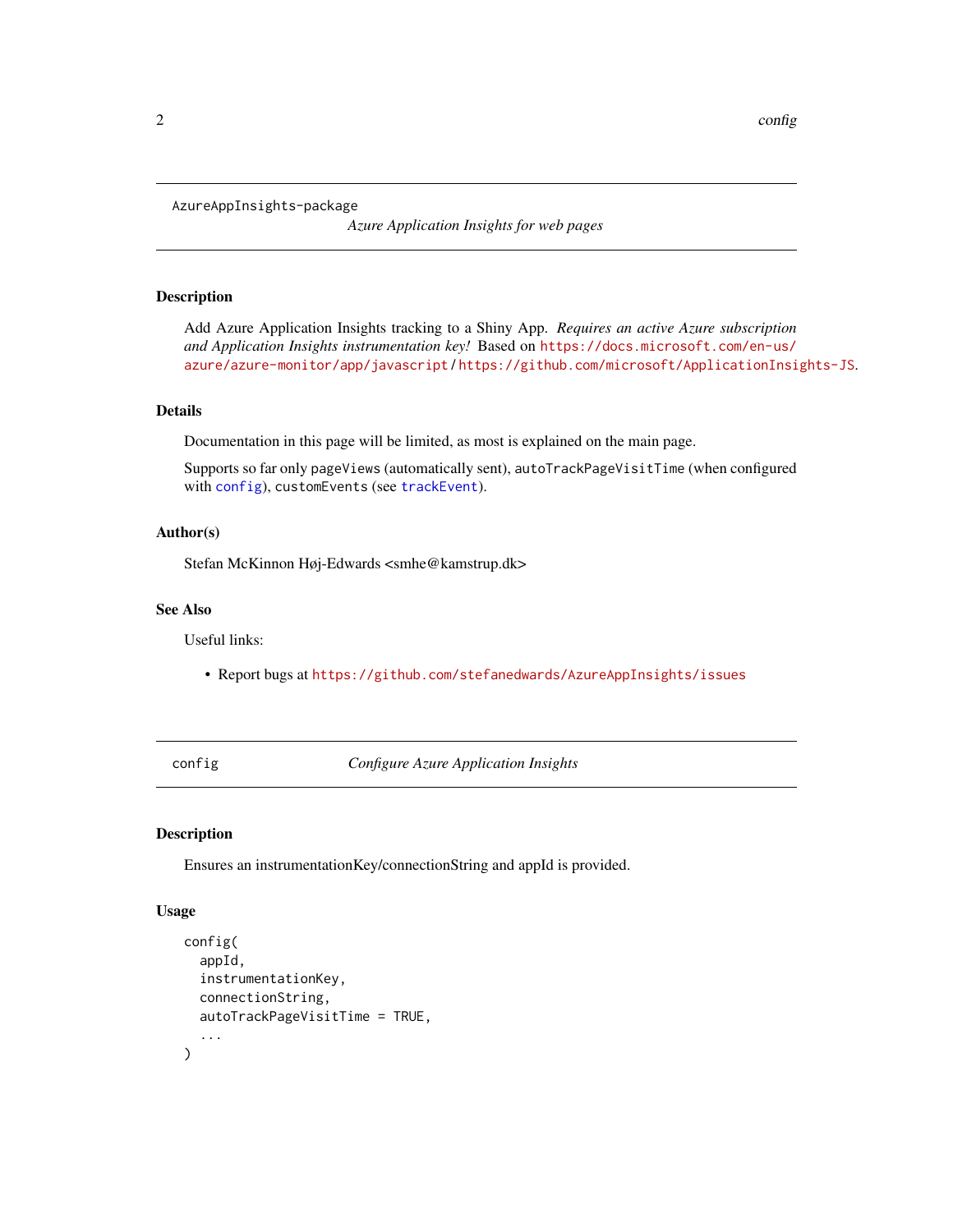# <span id="page-2-0"></span>Arguments

| appId                  | String for identifying your app, if you use same Application Insights for multiple                                                               |
|------------------------|--------------------------------------------------------------------------------------------------------------------------------------------------|
|                        | apps.                                                                                                                                            |
|                        | instrumentationKey, connectionString                                                                                                             |
|                        | connectionString is preferred for newer accounts. Must contain both InstrumentationKey<br>and IngestionEndpoint.                                 |
| autoTrackPageVisitTime |                                                                                                                                                  |
|                        | Submits how long time a user spent on the *previous* page (see website for<br>more information).                                                 |
| $\cdots$               | Additional options, as given in https://docs.microsoft.com/en-us/azure/<br>azure-monitor/app/javascript#configuration. No checks performed here. |

# Details

See https://docs.microsoft.com/en-us/azure/azure-monitor/app/javascript#configuration for explanation of options.

If jsonlite is playing tricks on the arguments given, wrap the value with I. E.g. if you want to force an atomic vector of length 1 to be parsed as an array, use I(3.14).

# Value

List.

is\_instrumentation\_key

*Check if string matches pattern for an instrumentation key.*

# Description

Check if string matches pattern for an instrumentation key.

# Usage

```
is_instrumentation_key(x)
```
# Arguments

x A string containing nothing else but an instrumentation key.

#### Value

Logical value.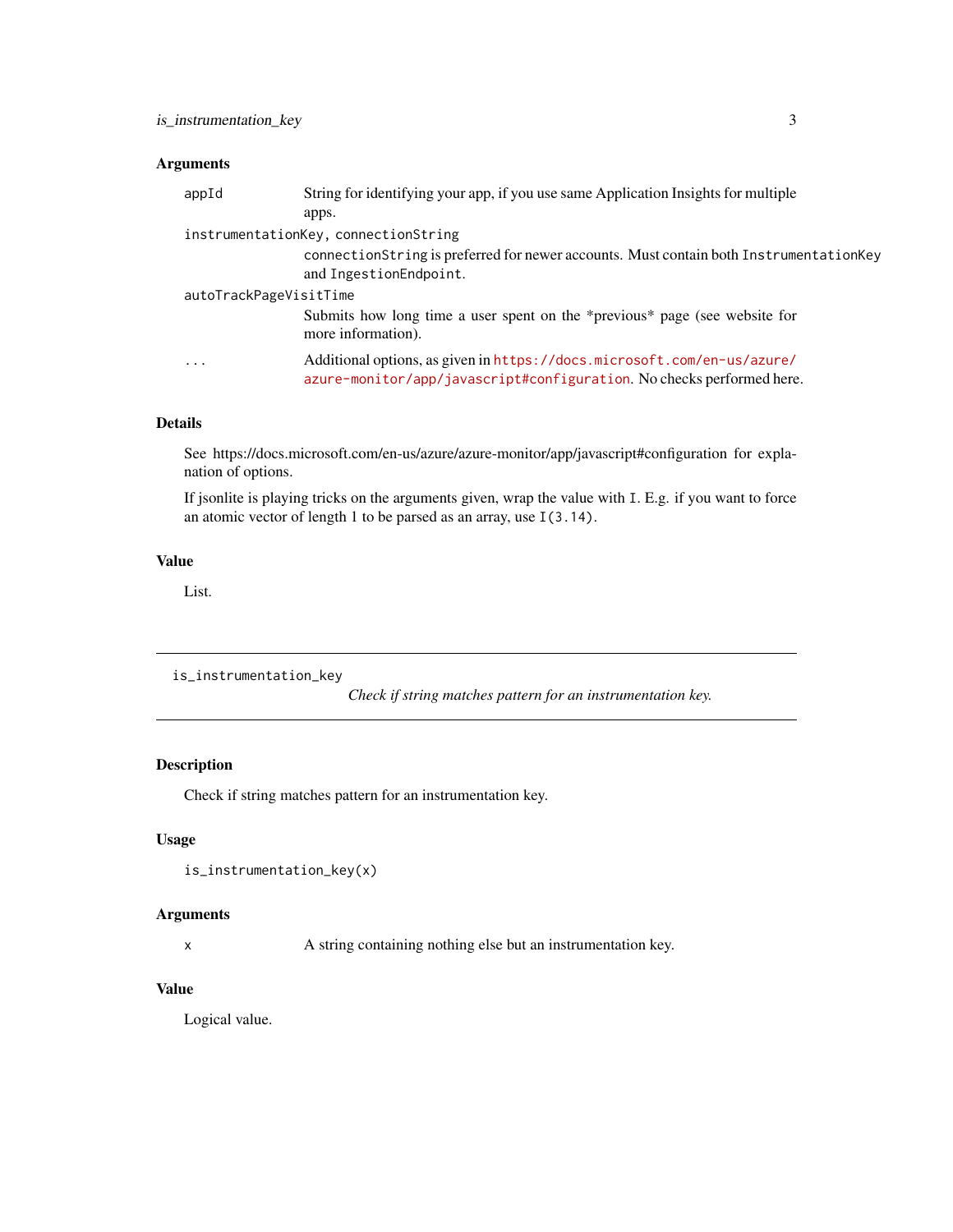<span id="page-3-1"></span><span id="page-3-0"></span>startAzureAppInsights *Include and run Azure Application Insights for web pages*

### Description

Include the JS snippet in your ui-function with includeAzureAppInsights and start the tracking with startAzureAppInsights in your server-function.

# Usage

```
startAzureAppInsights(
 session,
 cfg,
  instance.name = "appInsights",
 ld = 0,
 useXhr = TRUE,crossOrigin = "anonymous",
 onInit = NULL,heartbeat = 3e+05,
 extras = list(),include.ip = FALSE,
 cookie.user = FALSE
)
```
includeAzureAppInsights()

# Arguments

| session       | The session object passed to function given to shiny Server.                                                                                                           |
|---------------|------------------------------------------------------------------------------------------------------------------------------------------------------------------------|
| cfg           | List-object from config.                                                                                                                                               |
| instance.name | Global JavaScript Instance name defaults to "appInsights" when not supplied.<br>NOT the app's name. Used for accessing the instance from other JavaScript<br>routines. |
| 1d            | Defines the load delay (in ms) before attempting to load the sdk. $-1 =$ block page<br>load and add to head. $(detault) = 0$ ms load after timeout,                    |
| useXhr        | Logical, use XHR instead of fetch to report failures (if available).                                                                                                   |
| crossOrigin   | When supplied this will add the provided value as the cross origin attribute on<br>the script tag.                                                                     |
| onInit        | Once the application insights instance has loaded and initialized this callback<br>function will be called with 1 argument – the sdk instance                          |
| heartbeat     | Integer, how often should the heartbeat beat – or set to FALSE to disable.                                                                                             |
| extras        | (Named) list of values to add to any tracking.                                                                                                                         |
| include.ip    | Logical, adds ip to all tracking's customDimension. See note.                                                                                                          |
| cookie.user   | Logical, when TRUE sets a cookie with a random string and submits this along<br>with any tracking with the key userid.                                                 |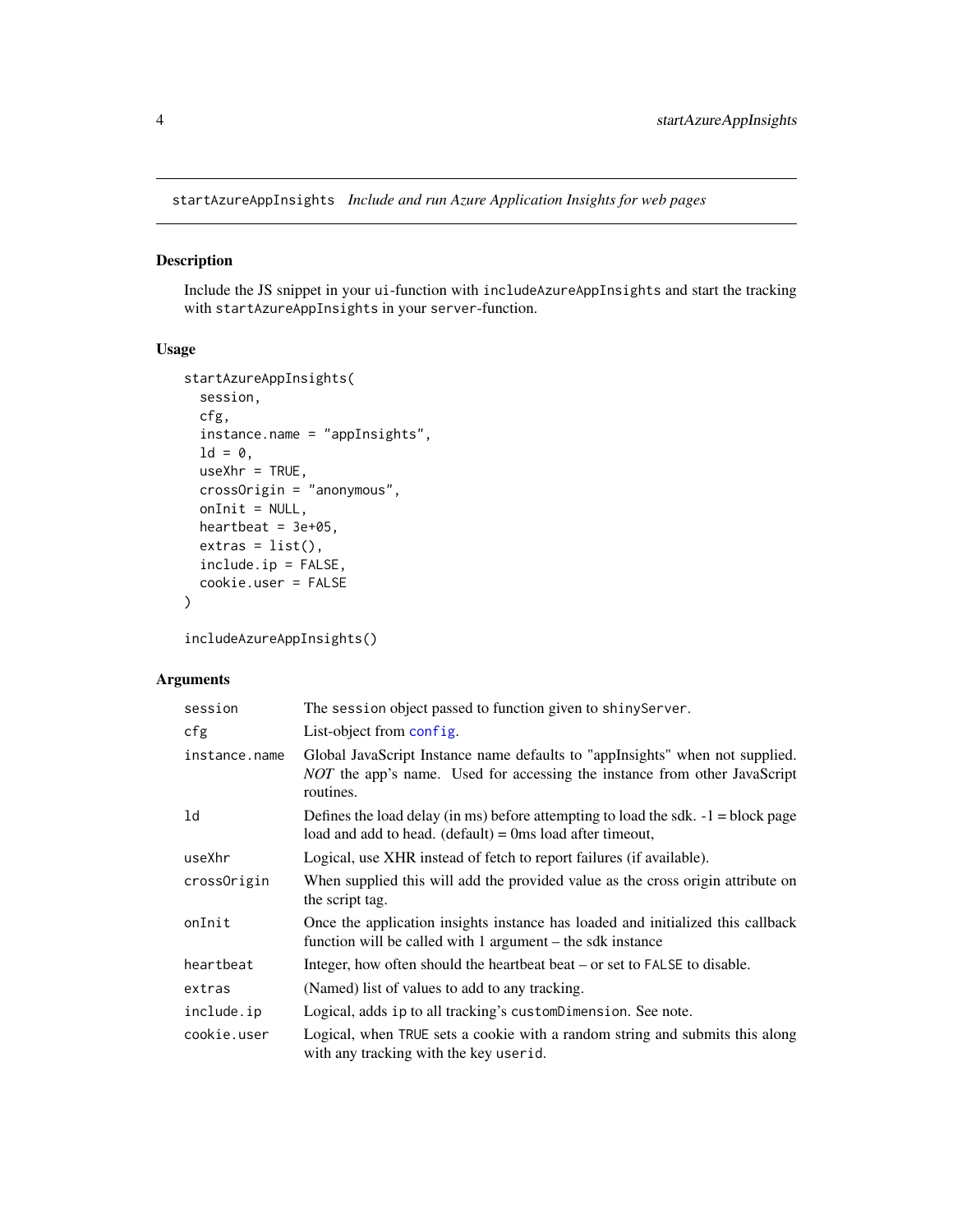#### <span id="page-4-0"></span>trackEvent 5

#### Value

Methods sends data to client's browser; returns the sent list, invisibly.

# Tracking users' ip-address

Generally, Azure's Application Insight does not collect the users' ip-address, due to it being some-what sensitive data [\(link\)](https://docs.microsoft.com/en-us/azure/azure-monitor/app/ip-collection?tabs=net).

[startAzureAppInsights](#page-3-1) however has the argument 'include.ip' which, when set to TRUE, will add the entry ip to all trackings. The tracked ip-address is taken from session\$request\$REMOTE\_ADDR, which is an un-documented feature and may or may not be the users ip-address.

#### References

https://docs.microsoft.com/en-us/azure/azure-monitor/app/javascript and https://github.com/microsoft/ApplicationInsights-JS and https://docs.microsoft.com/en-us/azure/azure-monitor/app/ip-collection?tabs=net

<span id="page-4-1"></span>trackEvent *Sends an event or set of metrics to Application Insights*

#### Description

Use trackEvent for tracking a single event together with any extra properties.

Use trackMetric to track a summary of some measured metrics.

#### Usage

trackEvent(session, name, properties)

trackMetric(session, name, metrics, properties)

#### Arguments

| session    | The session object passed to function given to shiny Server.                                                   |
|------------|----------------------------------------------------------------------------------------------------------------|
| name       | Name of the event.                                                                                             |
| properties | List of properties to track, appId and any extras given in startAzureAppInsights<br>is automatically inserted. |
| metrics    | Numeric vector of values to calculate summary on. Non-finite values are re-<br>moved.                          |

#### Value

Method sends data to client's browser; returns the sent list, invisibly.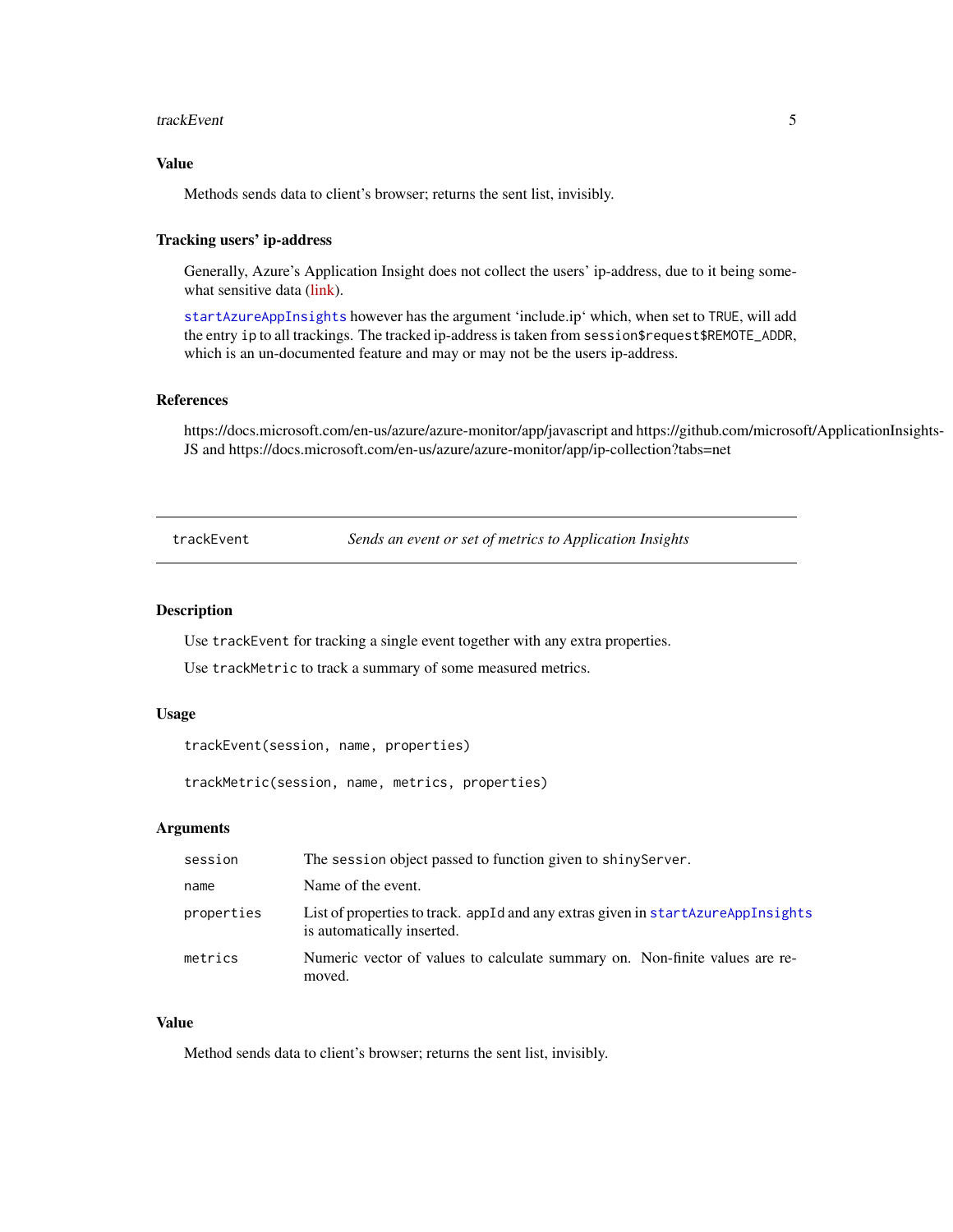# <span id="page-5-0"></span>Tracking Metrics

Individual measured values are not sent to Application Insights. Instead, summaries of the values (mean, range, average, standard deviation) are sent. *Note:* Standard deviation doesn't quite work yet.

Before calculating summaries, non-finite values are removed (see [is.finite](#page-0-0)). If there are no values in metrics, nothing is sent.